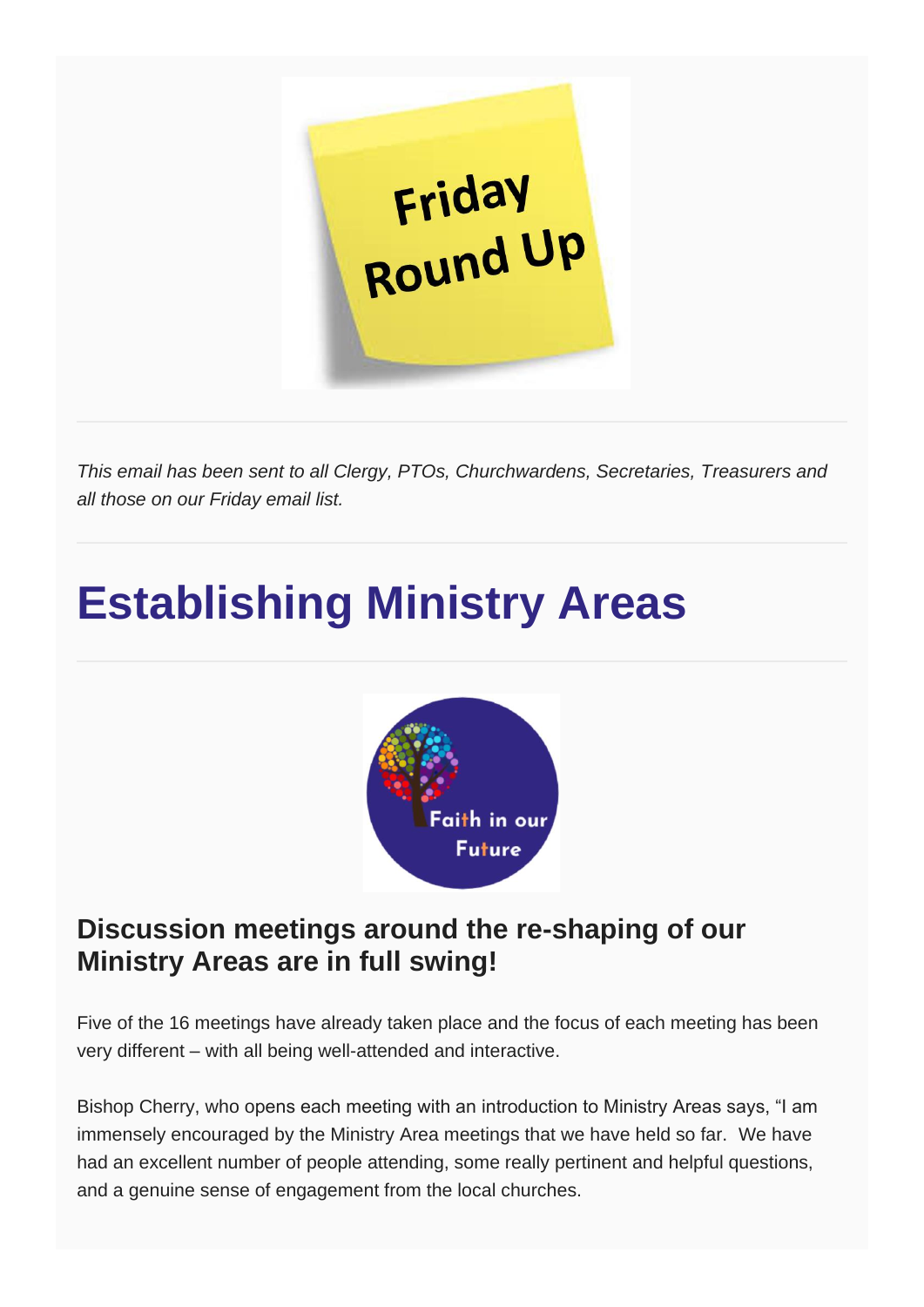"It is wonderful to see people getting so energised and excited about the future God is leading us into and the possibilities that God is holding before us."

Read the full article [here.](https://mcusercontent.com/b3afd1b0d0adb8d4215f17201/files/6bb042d6-c475-4324-9b9a-75b811159a73/MAs_Article.pdf)



#### **Stations of the Cross**

Thank you to everyone who took part in this project – we hope you like the end result? The video is available for you to use. We will also be sharing the video on our social media platforms so please re-post/re-tweet!

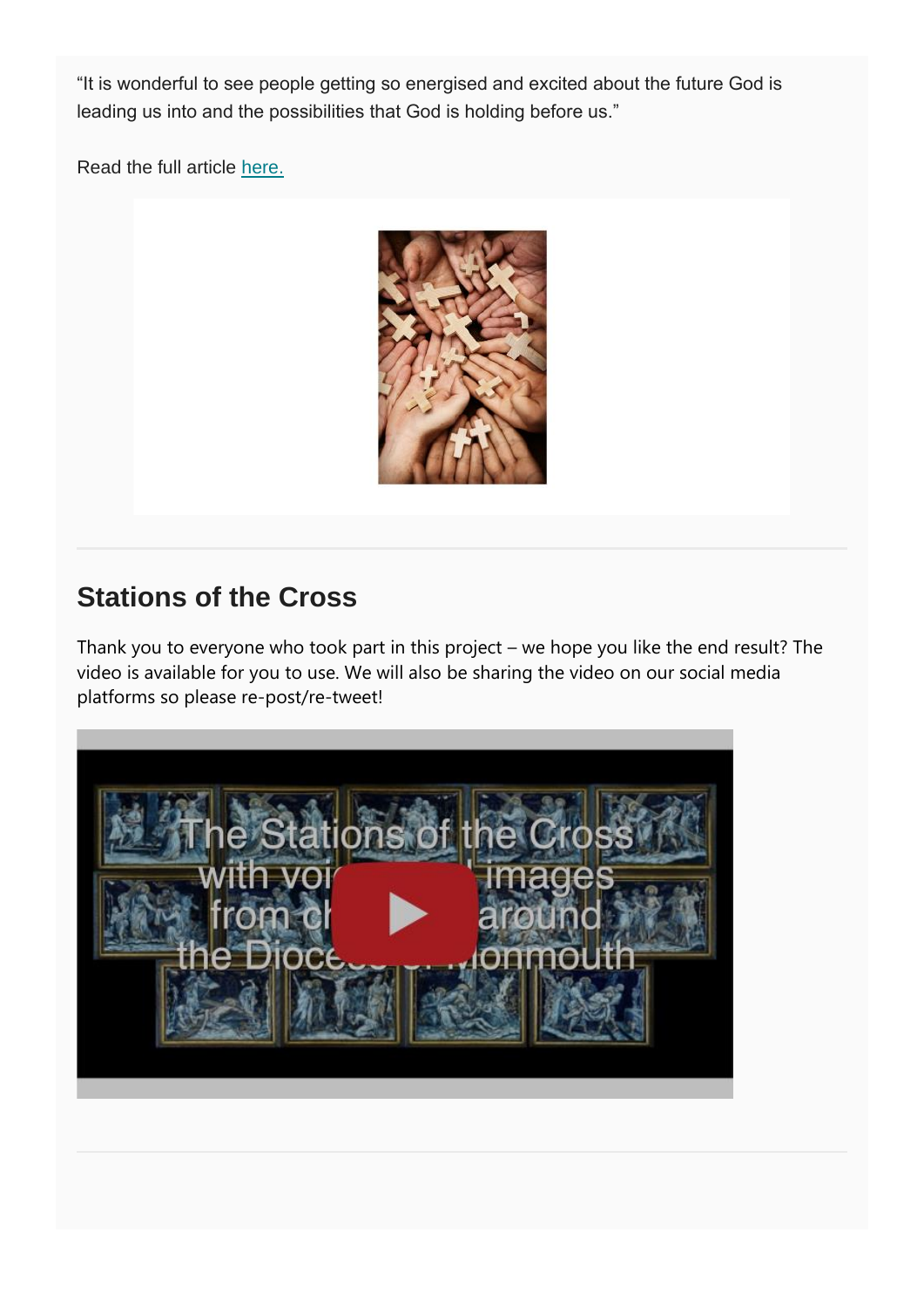### **News**



I am delighted that we are able to hold the Chrism Mass in the Cathedral this year, especially after missing it last year due to the first lockdown. It will take place on **Tuesday 30th March 2021** and begin at **11am**. This will be my first Chrism Mass as Bishop and I am looking forward to welcoming a good number of you to our Cathedral Church for this key moment in our life together.

The Chrism Mass is an opportunity to draw near to Christ in the sacrament as we journey with him through Holy Week to Easter. Ordained and licensed ministers renew our vows together and re-commit ourselves to the ministry entrusted to us; a ministry that we share with Christ himself. Our three newly ordained deacons will be taking part in the liturgy and I hope that there will be a good representation of all other categories of ministry in the congregation; stipendiary and self-supporting clerics as well as licensed lay ministers. All those attending will be invited to robe for the occasion: clerics in alb and white stole, LLMs in their Reader robes. The service will also be live-streamed so that those who cannot be present in person can join in online.

We are asking those clergy, PTOs & LLMs who wish to be present to book a place by contacting my PA, Vicki [\(monbishpa@churchinwales.org.uk](mailto:monbishpa@churchinwales.org.uk) or 01633 263510) as soon as possible and no later than Friday 19<sup>th</sup> March 2021.

As numbers have to be limited, we will be confirming bookings on a first come, first served basis.

We pray that God will continue to bless and guide us as we seek to live out our ministries faithfully, in his name and for his sake.

Prayers and best wishes in this Lenten season,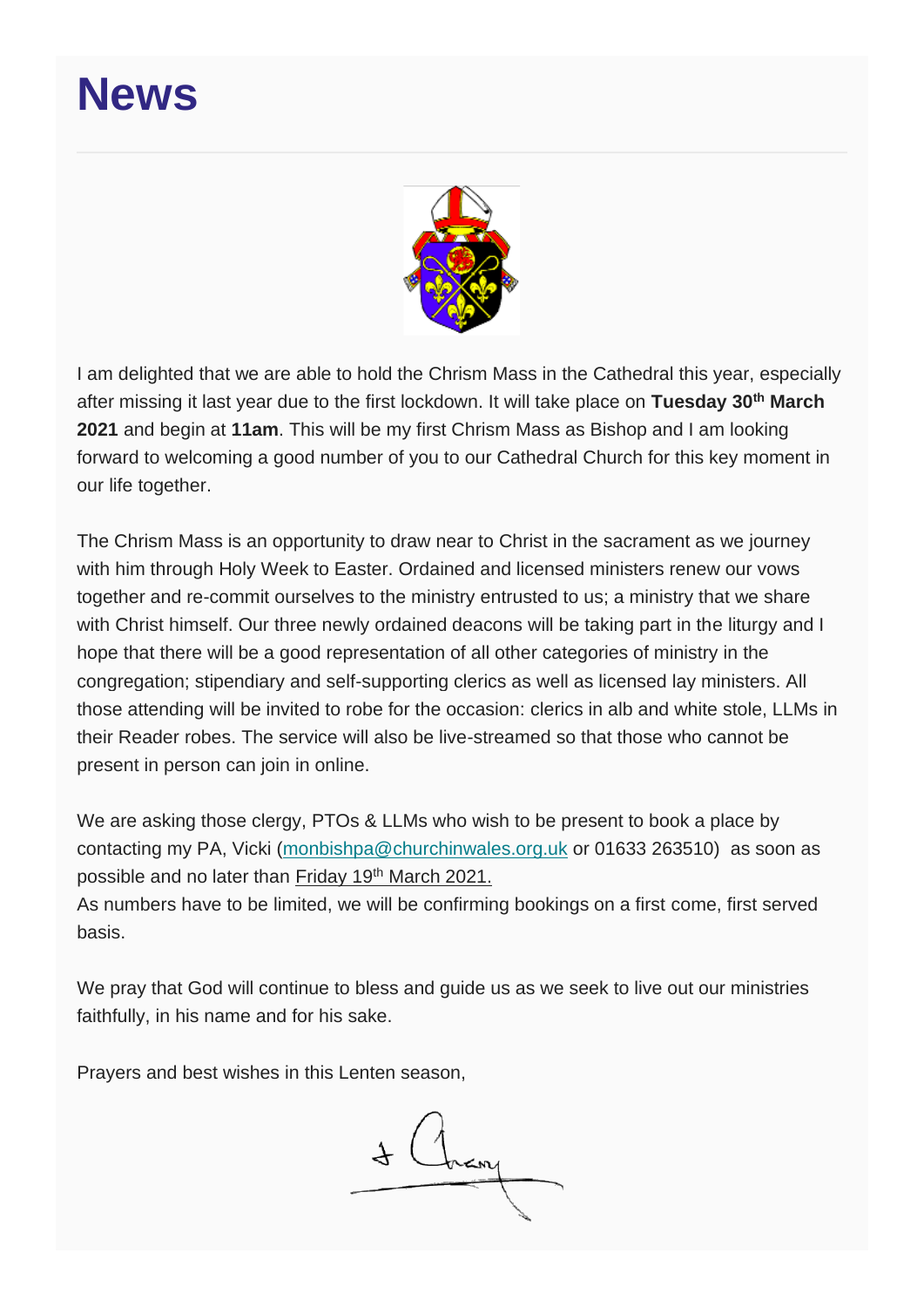**Please note, due to restrictions attendance at the service is limited to clergy, PTOs, and LLMs.**

**The livestream will be available** [here](https://www.youtube.com/watch?v=n96xzHLtshk) **to watch from home.**

#### **Upcoming Changes to Marriage Law**

On 4 May 2021 and 1 July 2021 two important sets of changes to Marriage Law come into force. These changes effect all clergy of the Church in Wales.

The Church in Wales Legal Department have put together a document providing details of the changes and indicating where further information is available. Click [here](https://churchinwales.us10.list-manage.com/track/click?u=b3afd1b0d0adb8d4215f17201&id=94a2500feb&e=87cdc3727a) to read it.

#### **Listed Places of Worship Grant Scheme**

It's been announced this week that this grant which allows churches to reclaim the VAT on eligible repairs has been extended until March 2022.

Find out more about the scheme [here.](http://www.lpwscheme.org.uk/)

#### **Diocesan Badge**

You may remember last week that we asked for help identifying this badge. Thanks to Canon Arthur Edwards who contacted us to let us know that it was made in 1951 for Bishop Edwin Morris' Diocesan Mission and Evangelism campaign. How interesting! Does anyone know anything more about the 1951 Diocesan Mission and Evangelism campaign? If you do, then get in touch by replying to this email, we'd love to know more!

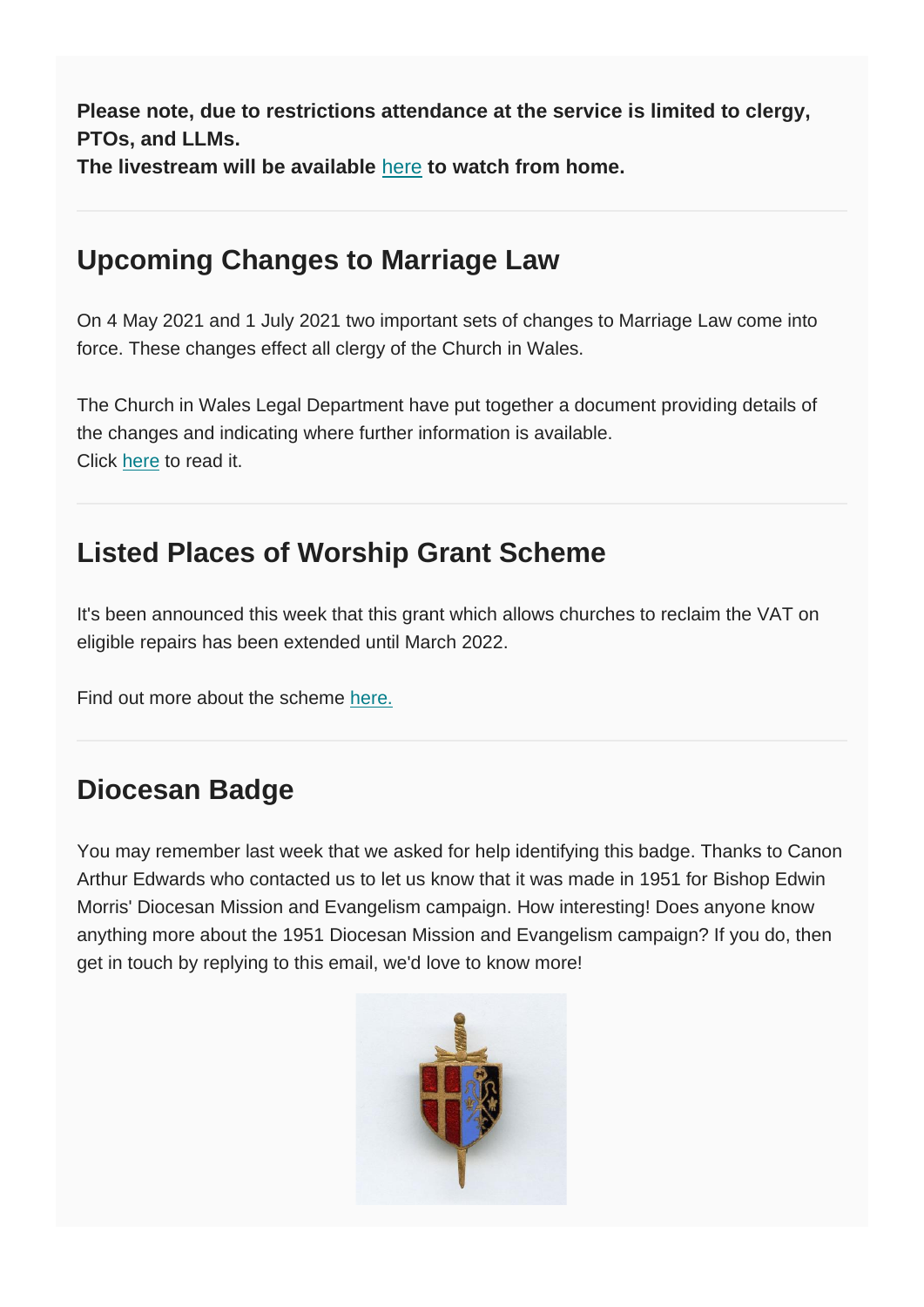# **Training/Events**

#### **The Revd Professor John Barton - Lecture 9th March**

The Revd Professor John Barton was the Oriel and Laing Professor of the Interpretation of Holy Scripture at the University of Oxford between 1991-2014 and is a Fellow of the British Academy. He published the book "A History of the Bible: The Book and Its Faiths" last year and this was recently adapted for BBC Radio 4's Book of the Week. He is will be presenting a lecture on 9th March at the Severn Theological Forum entitled: *Using the Bible Constructively.* Not one to be missed see the flyer for details.



#### **Diocesan Service for Healing, Wholeness and Reconciliation: March 11th at 1.30pm**

Healing and Reconciliation lie at the heart of our Christian faith, not least in this season of Lent as we reflect on the salvation and healing wrought for us through the cross. As Christian people we journey together as we live out our daily lives. In the current Ministry Area of Cyncoed, there is a regular service of Healing, Wholeness and Reconciliation led by the Revd Beverley Smith which is being opened up to the whole of the diocese on March 11<sup>th</sup>. Bishop Cherry will be giving a homily and, whilst anointing and the laying on of hands will not be possible, there will be opportunities for each person present to be prayed for in small break-out rooms as part of the service. This is an invitation for us to draw nearer to Christ and open ourselves to the grace of the Holy Spirit.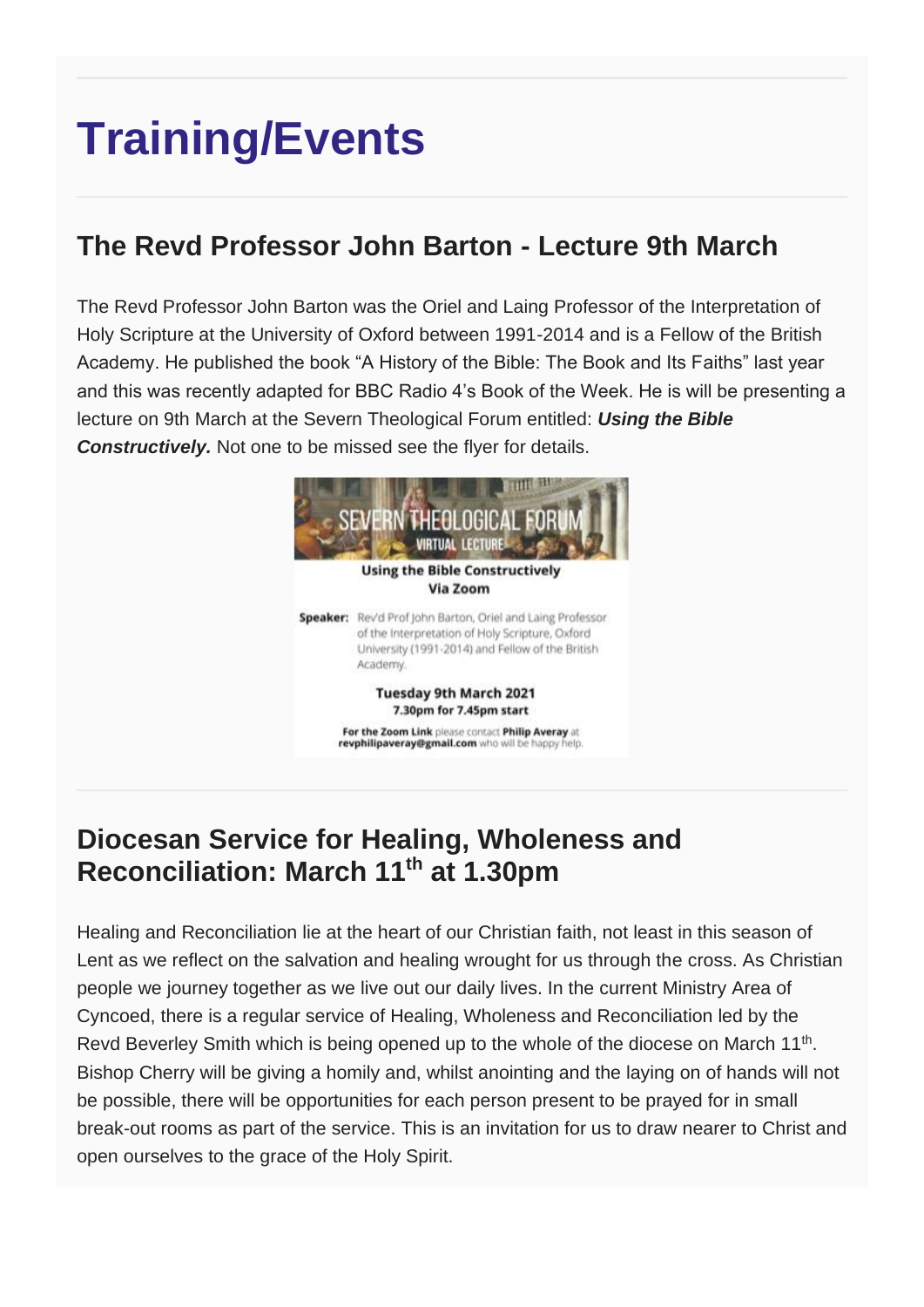

[Click here to register.](https://www.eventbrite.co.uk/e/diocesan-service-for-healing-wholeness-and-reconciliation-registration-143289808675)



#### **Last day to book: Saturday 13th March Only a few spaces remaining**

Would you like to make more time to pray, but aren't sure where to start? Or would you like to give your prayer a renewed focus for a week in Lent? Would you like a little help along the way?

Then the *Week of Guided Prayer* online is for you.

Leading into Holy Week this *Week of Guided Prayer* is individually tailored to your experience. It is suitable for everybody - beginners in prayer, those whose want to renew their prayer-life and those who are experienced in prayer. You will use Bible passages, and other material, as a basis for prayer and meditation, with a guide alongside you to suggest what you might pray with and to hear how it went.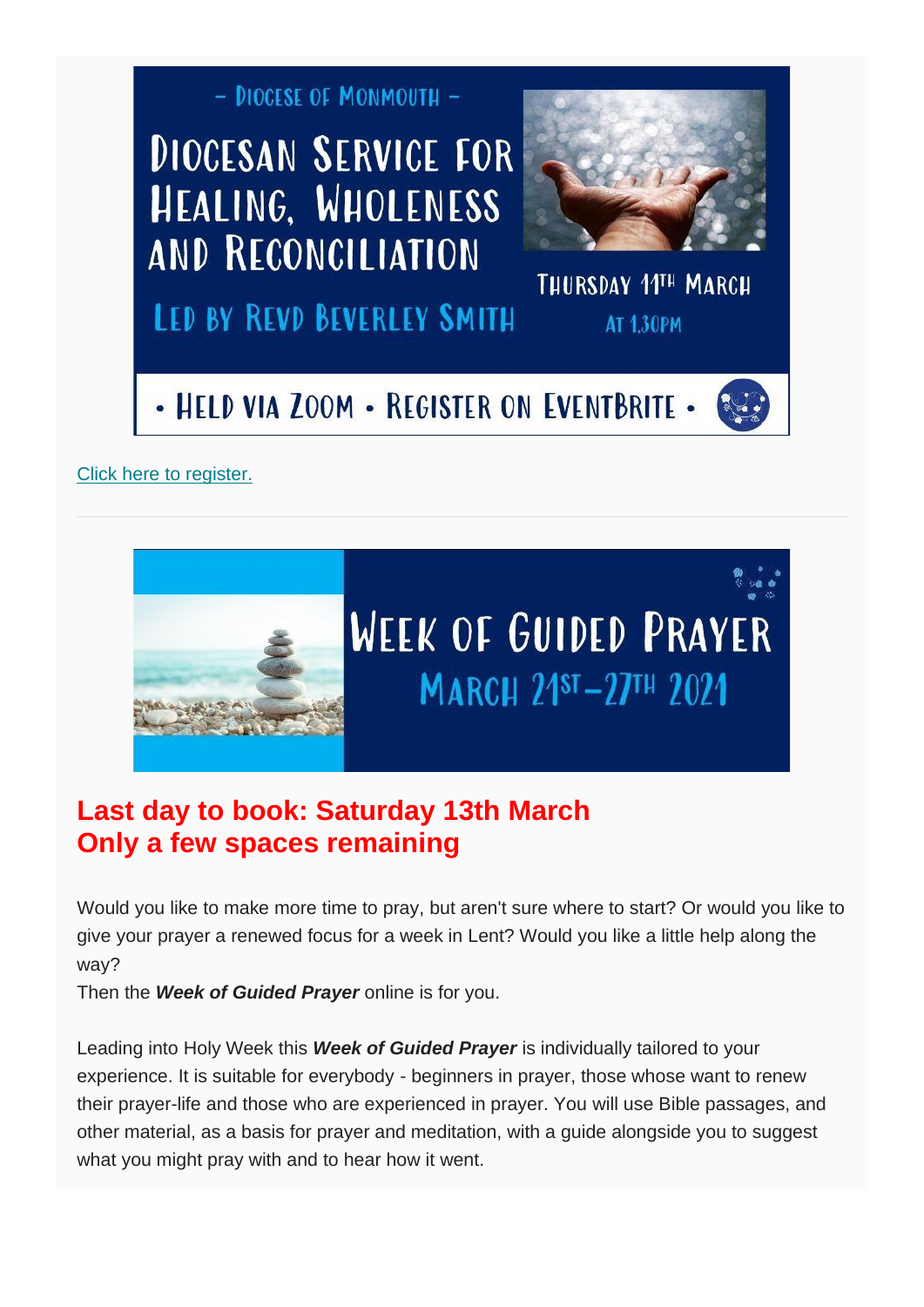The *Week of Guided Prayer* starts with an introductory meeting on Zoom for all the participants and guides. We will match you with a guide who will arrange to meet with you on Zoom each day, Monday to Friday, at a time that works for both of you. These sessions usually last 20-30 minutes and we suggest that you make 20-30 minutes available for the prayer itself. The retreat ends with a closing session online.

Register your place <https://www.eventbrite.co.uk/e/137910888179>

*Important: Please book as soon as possible so that we can match you with an appropriate guide.*

If you have any questions or would like more information, please contact Rev Jane Butler: [jane.upperislwyn@yahoo.com](mailto:jane.upperislwyn@yahoo.com) (01495 231241).

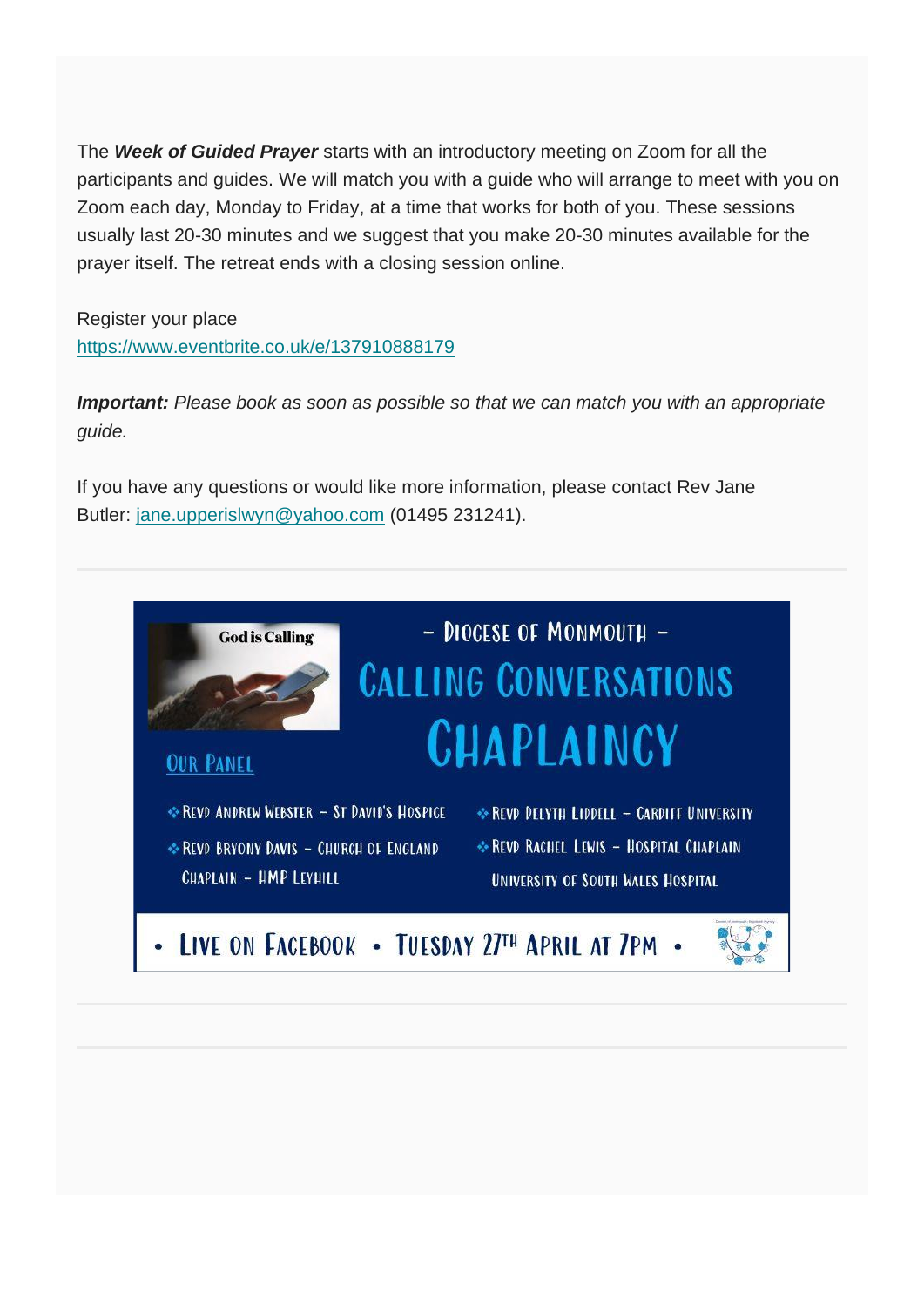### **Resources**

#### **Live-streamed Services & Reflections:**



Join a Sunday Eucharist from the Cathedral at 10:30am [here.](https://www.youtube.com/watch?v=VC4HRYLCEEY)

## **Our Schools**